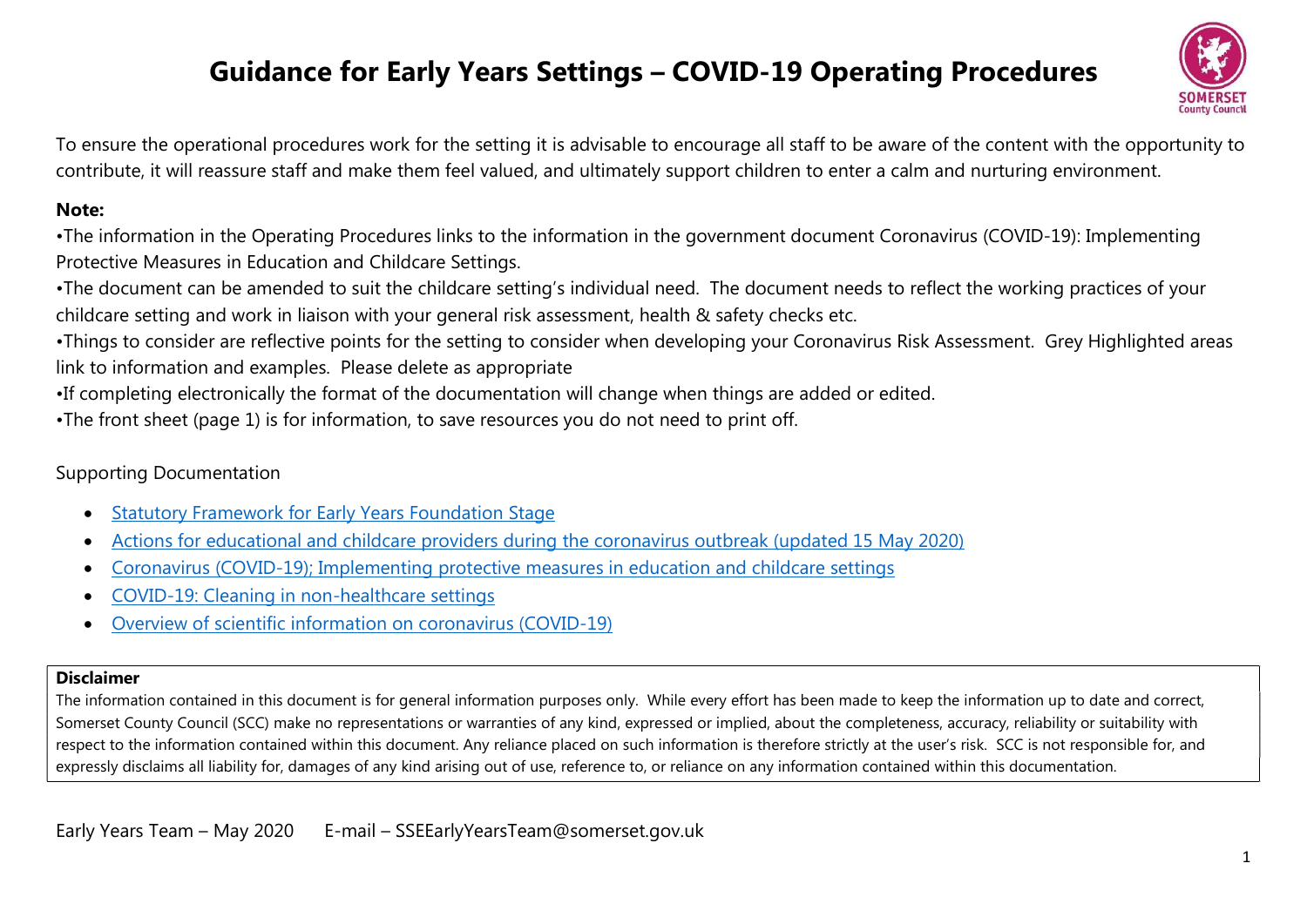## Guidance for Early Years Settings - COVID-19 Site Operating Procedures

These guidelines are intended to assist early years providers in implementing precautionary measures to reduce the spread of COVID-19 disease in childcare settings. Providers should build on these considerations and guidelines to form Site Operating Procedures (SOP), suitable to their situation. These guidelines are based on Public Health England and Department for Education guidance for educational settings and their key workers. The fundamental principle of this guidance is to ensure physical distancing between identified groups and to implement good hygiene practices.

| <b>Focus</b>    | <b>Area of</b><br>consideration         | <b>Recommendations</b>                                                                                                                                                                                                                                                                                                                                                                                                                                                                                                                                                                                                                                                                                                                   |
|-----------------|-----------------------------------------|------------------------------------------------------------------------------------------------------------------------------------------------------------------------------------------------------------------------------------------------------------------------------------------------------------------------------------------------------------------------------------------------------------------------------------------------------------------------------------------------------------------------------------------------------------------------------------------------------------------------------------------------------------------------------------------------------------------------------------------|
| <b>Children</b> | <b>Attendance</b>                       | Only children who are symptom free or have completed the required isolation period<br>should attend the setting.<br>Providers may consider risk assessing with regular health questionnaires for returning<br>$\bullet$<br>children<br>Any dual placed children will be discussed on an individual basis to ensure all social<br>distancing and cleaning measures are implemented accordingly                                                                                                                                                                                                                                                                                                                                            |
|                 | <b>Physical distancing/</b><br>grouping | Children are usually organised into small groups or rooms within early years settings.<br>Wherever possible these small groups or 'bubbles' should not mix during the day,<br>ensuring the same children and staff remain together<br>Care routines including provision of meals, nappy changing, and toileting should be<br>$\bullet$<br>within the space allocated to each 'bubble' wherever possible<br>The use of communal internal spaces should be restricted as much as possible<br>Outdoor spaces should be used by different 'bubbles' at different times of the day<br>Distancing of beds/cots should be facilitated wherever possible<br>$\bullet$<br>Stagger snack/mealtimes, wherever possible, with self-service suspended |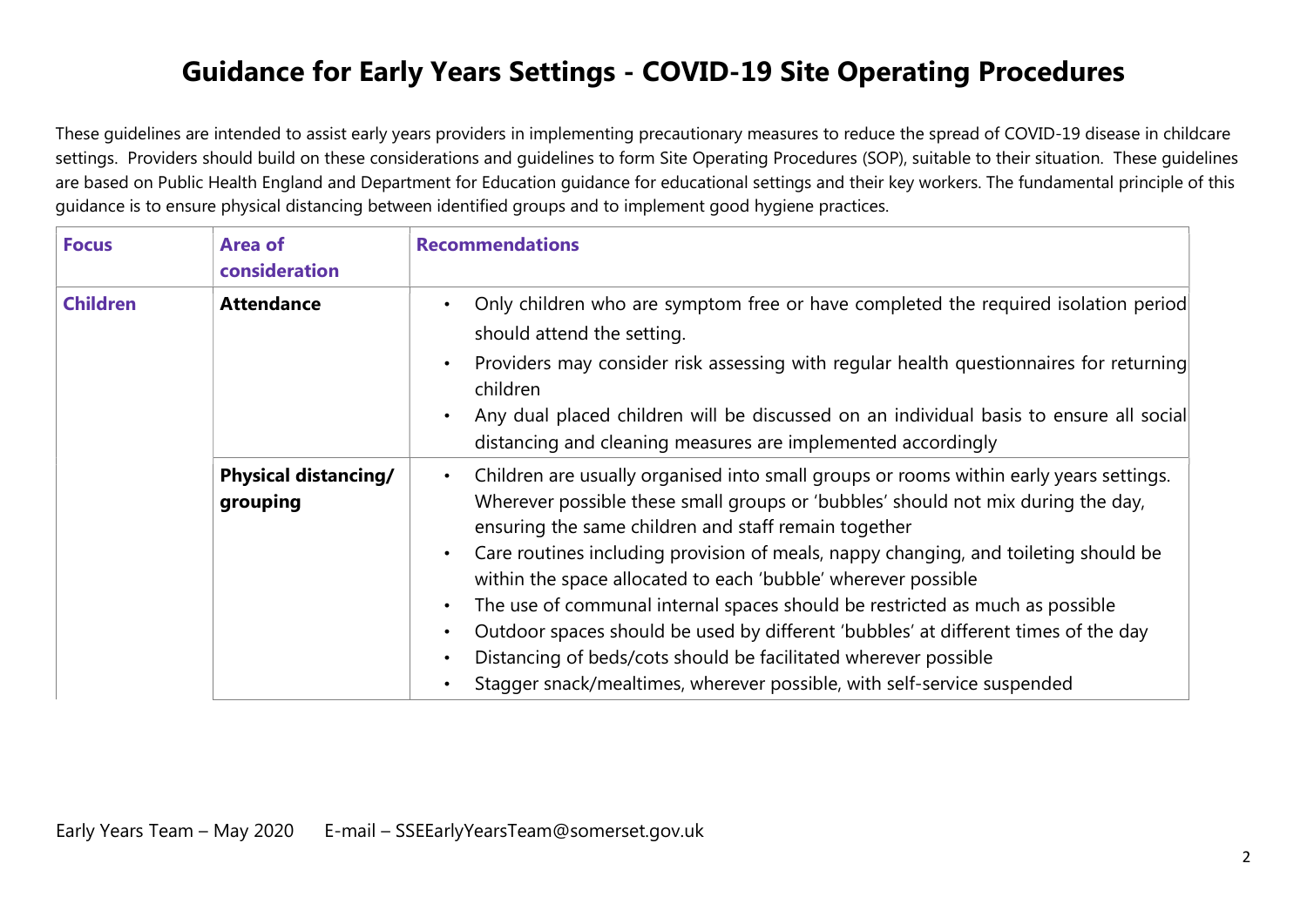|                                             | <b>Wellbeing and</b><br>education       | Children should be supported in age appropriate ways to understand the steps they<br>can take to keep themselves safe including regular hand washing and sneezing into a<br>tissue<br>Children should be supported to understand the changes and challenges they may be<br>encountering as a result of Covid-19 and staff need to ensure they are aware of<br>children's attachments and their need for emotional support at this time<br>$\bullet$<br>The Statutory Framework for the EYFS still applies however providers must consider<br>the EYFS disapplication's which include that reasonable endeavours should be in place<br>to meet the existing learning and development requirements. As far as possible<br>children should benefit from a range of educational opportunities |
|---------------------------------------------|-----------------------------------------|-------------------------------------------------------------------------------------------------------------------------------------------------------------------------------------------------------------------------------------------------------------------------------------------------------------------------------------------------------------------------------------------------------------------------------------------------------------------------------------------------------------------------------------------------------------------------------------------------------------------------------------------------------------------------------------------------------------------------------------------------------------------------------------------|
| <b>Workforce</b><br>$Link Van Tom Man 2020$ | <b>Attendance</b>                       | Staff should only attend the nursery if they are symptom free, have completed the<br>required isolation period or achieved a negative test result.<br>Staff to be aware of any symptoms they present and follow government guidelines of<br>self-isolating. Risk assessing with health questionnaires for returning staff to ensure<br>symptom free.<br>Consideration should be given to limiting the number of staff in the nursery at any<br>one time to only those required to care for the expected occupancy levels on any<br>given day                                                                                                                                                                                                                                              |
|                                             | <b>Physical distancing/</b><br>grouping | Wherever possible staff should remain with the small group of children, the 'bubble' of<br>$\bullet$<br>children who they are allocated to and not come into contact with other groups.<br>Disapplication's to the EYFS have been implemented which provides some flexibility<br>on ratios and qualifications to make this feasible.<br>Social distancing must be maintained during breaks. This may be achieved through a<br>range of strategies including the staggering of breaks and subdivision of spaces<br>allocated to team breaks where possible<br>Staff members should avoid physical contact with each other including handshakes,<br>hugs etc.<br>$E$ mail $CCEL_2$ where $T_{02}$ m $Q$ compress governizing                                                                |

Early Years Team – May 2020 E-mail – SSEEarlyYearsTeam@somerset.gov.uk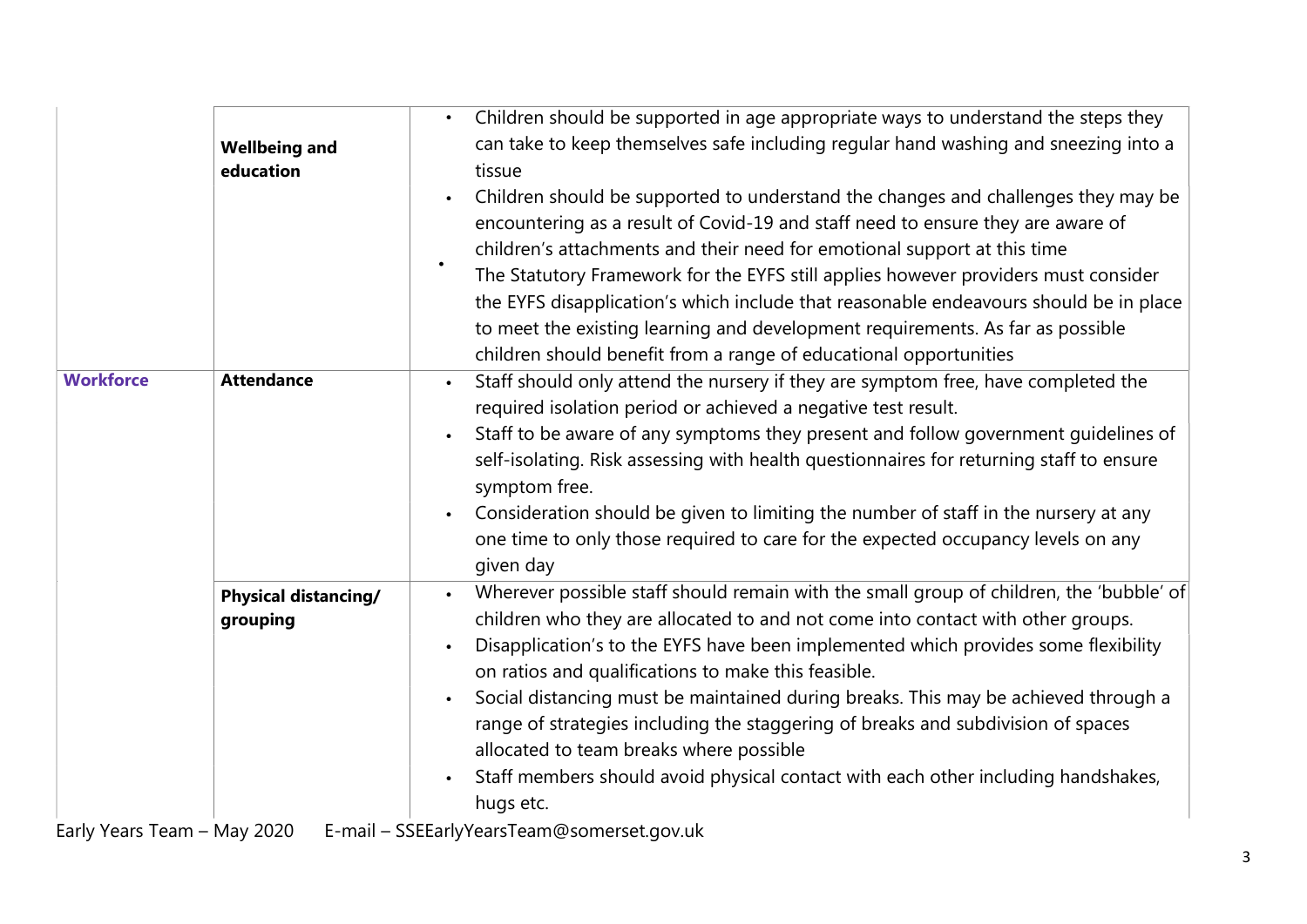|                 | Where possible, meetings and training sessions should be conducted through virtual<br>conferencing                                                                                                                                                         |
|-----------------|------------------------------------------------------------------------------------------------------------------------------------------------------------------------------------------------------------------------------------------------------------|
| <b>Training</b> | All staff members must receive appropriate instruction and training in infection control<br>and the standard operating procedure and risk assessments within which they will be<br>operating. This should be reviewed and update regularly with all staff. |

| <b>Parents</b>  | <b>Physical distancing</b> | Only parents/carers who are symptom free and or have completed the required<br>isolation periods will be able to drop off or collect their child<br>Aim to limit drop off and pick up to 1 parent/carer per family and stagger the timings<br>where possible<br>Arrange drop off and pick up at an appropriate entrance to avoid parents/carers<br>entering the nursery unnecessarily<br>When parents/carers are waiting to drop off or collect their child, physical distancing<br>should be maintained in a safe area which may be marked<br>Consider allowing parents/carers to enter the nursery for the purpose of settling in<br>sessions if not doing so would cause a child distress. The provider should consider<br>measures to minimise contact between the parents/carers and other children and staff<br>members. |
|-----------------|----------------------------|--------------------------------------------------------------------------------------------------------------------------------------------------------------------------------------------------------------------------------------------------------------------------------------------------------------------------------------------------------------------------------------------------------------------------------------------------------------------------------------------------------------------------------------------------------------------------------------------------------------------------------------------------------------------------------------------------------------------------------------------------------------------------------------------------------------------------------|
|                 | <b>Communications</b>      | Government guidance (posters) displayed in throughout the setting and on entrances<br>Parents/carers should receive clear communication (reviewed and update regularly)<br>regarding the role they play in the safe operating procedure and all measures being<br>taken to ensure the safety of their children and themselves, which may be new<br>information.                                                                                                                                                                                                                                                                                                                                                                                                                                                                |
| <b>Visitors</b> | <b>Visits</b>              | Attendance to the setting should be restricted to children and staff as far as practically<br>$\bullet$<br>possible and visitors should not be permitted to the nursery unless essential (e.g.<br>essential building maintenance). Where essential visits are required these should be<br>made outside of the usual nursery operational hours where possible.                                                                                                                                                                                                                                                                                                                                                                                                                                                                  |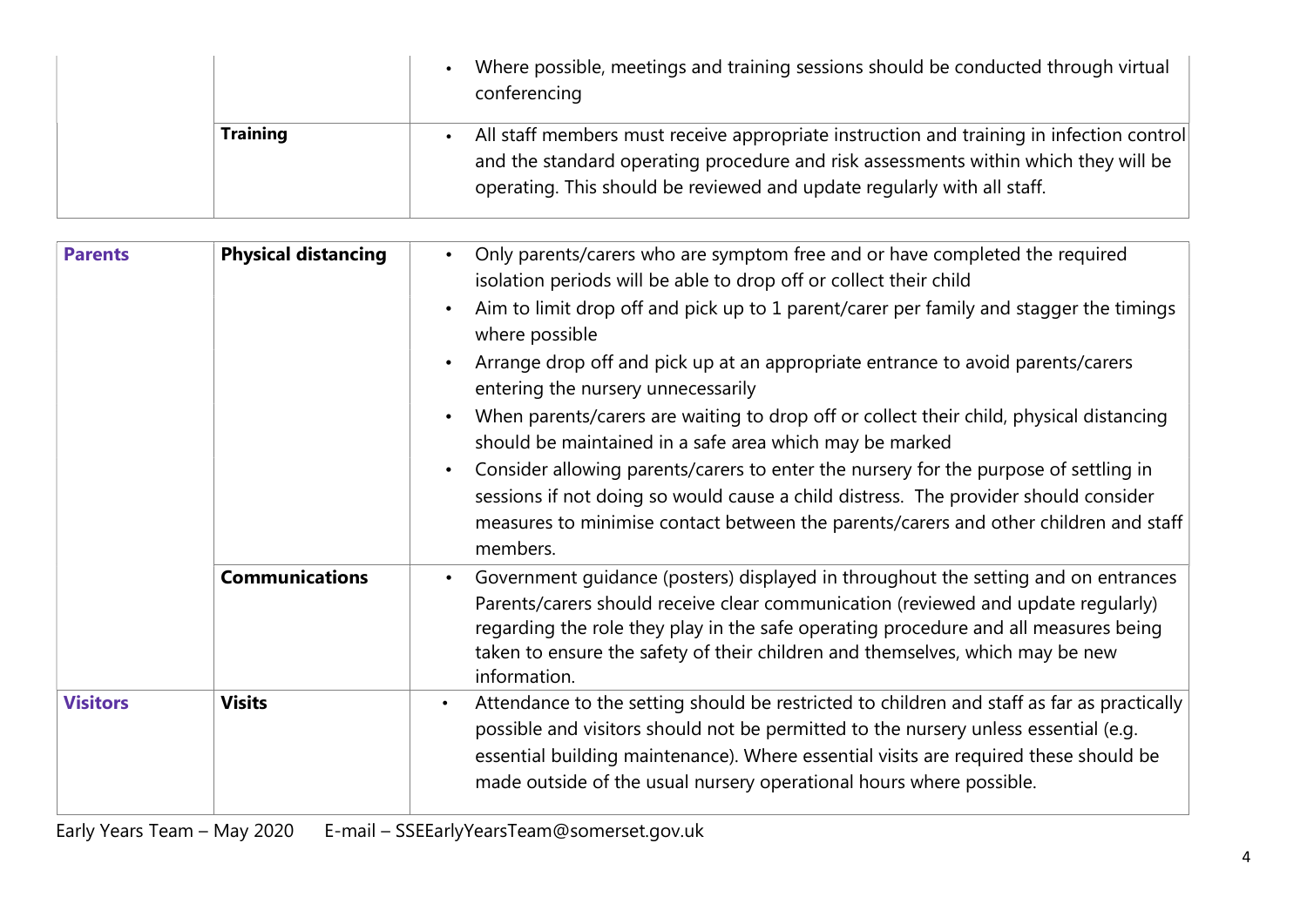|  | Virtual visits can occur online for new or prospective parents/carers |
|--|-----------------------------------------------------------------------|
|  |                                                                       |

| <b>Travel</b>              | <b>Travel associated</b><br>with setting<br>operations | Wherever possible staff and parents should travel to the nursery alone, using<br>$\bullet$<br>their own transport                                                                                                                                               |
|----------------------------|--------------------------------------------------------|-----------------------------------------------------------------------------------------------------------------------------------------------------------------------------------------------------------------------------------------------------------------|
|                            |                                                        | If public transport is necessary, current guidance on the use of public transport<br>must be followed                                                                                                                                                           |
|                            |                                                        | Parents should be encouraged to ensure they do not leave travel accessories<br>including buggies, car seats, scooters in the setting premises, but rather in<br>external buggy areas if necessary.                                                              |
|                            |                                                        | Outings from the setting into the local community should be restricted unless<br>the setting has no or very limited outside space in which case outings to open<br>spaces which do not include mixing with members of the general public could<br>be considered |
| <b>Hygiene and</b>         | <b>Hand Washing and</b>                                | All children and staff must wash their hands upon arrival at the nursery<br>$\bullet$                                                                                                                                                                           |
| <b>Health &amp; Safety</b> | personal hygiene                                       | Children and staff members should be encouraged to wash their hands<br>frequently.                                                                                                                                                                              |
|                            |                                                        | To avoid touching mouth, eyes and nose where possible                                                                                                                                                                                                           |
|                            | <b>Cleaning</b>                                        | An enhanced cleaning schedule (hygiene and infection control procedures<br>$\bullet$<br>followed) must be implemented that includes furniture, surfaces and children's<br>toys and equipment                                                                    |
|                            |                                                        | Communal area, touch points and hand washing facilities must be cleaned and<br>sanitised regularly                                                                                                                                                              |
|                            |                                                        | Staff to be briefed on cleaning standards and procedures                                                                                                                                                                                                        |
|                            |                                                        | Any shared areas to be cleaned between use by 'bubble' groups                                                                                                                                                                                                   |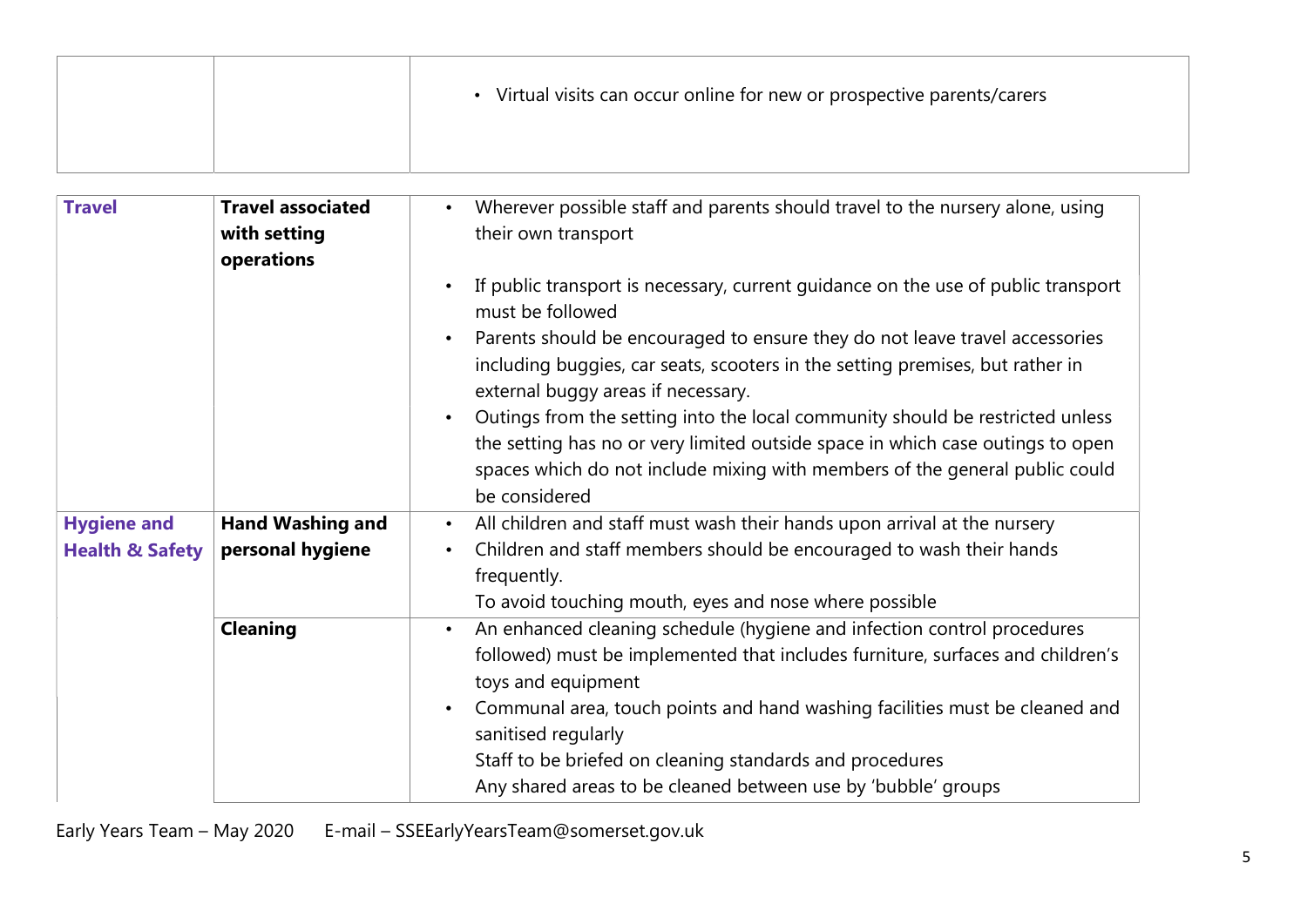| <b>Waste disposal</b> | All waste must be disposed of in a hygienic and safe manner                   |
|-----------------------|-------------------------------------------------------------------------------|
|                       | Tissues must be immediately disposed of                                       |
| Laundry               | All items within the setting requiring laundering must be washed in line with |
|                       | Government guidelines                                                         |
|                       | Items such as towels, flannels and bedding must not be shared by children     |
|                       | Bedding washed daily                                                          |

|                 | <b>Risk assessment</b>  | All activity should be risk assessed and due consideration given to any adaptations to<br>$\bullet$<br>usual practice. This must be shared with all staff. It is expected that would include,<br>but not be limited, to the suspension of learning experiences involving materials<br>which are not easily washable such as malleable materials and the suspension of the<br>sharing of food and utensils. Risk assessments should be regularly reviewed and<br>updated if required.               |
|-----------------|-------------------------|----------------------------------------------------------------------------------------------------------------------------------------------------------------------------------------------------------------------------------------------------------------------------------------------------------------------------------------------------------------------------------------------------------------------------------------------------------------------------------------------------|
|                 | <b>Hygiene Measures</b> | Government guidance is that PPE is not required for general use in early years<br>settings to protect against COVID-19 transmission. Aprons and disposable gloves<br>should continue to be worn as normal for nappy changing and the administration of<br>first aid<br>PPE will be available if required when isolating in setting with a child displaying<br>symptoms                                                                                                                             |
| <b>Premises</b> | <b>Building</b>         | Where premises have been temporarily closed during the lockdown period or<br>$\bullet$<br>where they may need to temporarily close during future lockdowns<br>appropriate Health & Safety checks should be conducted prior to re-opening.<br>If your premises have a water and air-conditioning system please make sure<br>$\bullet$<br>that this is serviced before you re-open. Any water systems that have been<br>lying dormant are likely to have increased levels of bacteria present, which |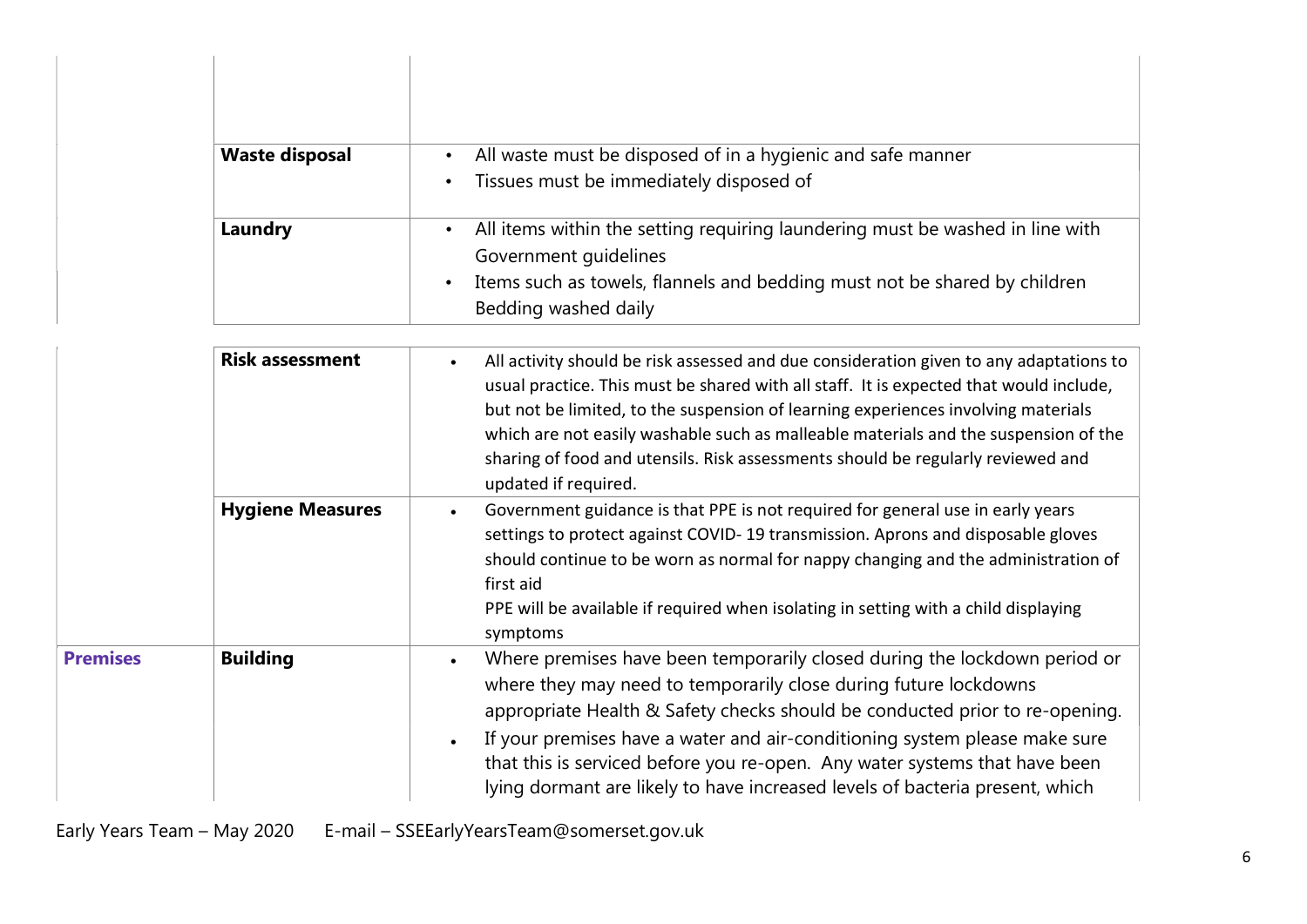|                  | means an increased risk of Legionnaires' disease. Advice available from your<br>local District Council's Environmental Health Team.<br>Avoid use of lift other than where absolutely essential<br>$\bullet$<br>Keep windows open so that rooms are well ventilated.                                                                                                                                                                                                                                                                                                                                                                                                                                                                                                                                                                                                                       |
|------------------|-------------------------------------------------------------------------------------------------------------------------------------------------------------------------------------------------------------------------------------------------------------------------------------------------------------------------------------------------------------------------------------------------------------------------------------------------------------------------------------------------------------------------------------------------------------------------------------------------------------------------------------------------------------------------------------------------------------------------------------------------------------------------------------------------------------------------------------------------------------------------------------------|
| <b>Resources</b> | Children should not be permitted to bring items from home into the setting<br>$\bullet$<br>unless absolutely essential for their wellbeing. Where this is the case items<br>should be appropriately cleaned upon arrival (parents to provide comforters<br>for nursery use only if possible)<br>All resources required for play and learning experiences of children should be<br>$\bullet$<br>regularly washed and/or sterilised. Necessary adaptations may be considered if<br>malleable resources are to be offered e.g. playdough, individual children have<br>own piece, disposed at end of session.<br>Remove soft furnishings, soft toys and toys that are hard to clean (such as<br>those with intricate parts).<br>Equipment used by staff such as stationary, tablets etc. should be allocated to<br>$\bullet$<br>individual staff members where possible and cleaned regularly |

| <b>Supplies</b><br><b>Procurement &amp;</b><br>monitoring | The setting should ensure an adequate supply of essential supplies and<br>contingency plans are in place to minimise the impact of any shortages of<br>supplies. The setting will not be able to operate without essential supplies<br>required for ensuring infection control<br>A monitoring system for the usage of PPE such as aprons and disposable gloves<br>is essential to ensure that a supply of stock is available to all who require it as<br>and when required to meet the operational needs of the setting. When stocks<br>are low, other options may be considered, such as the use of washable tabards. |
|-----------------------------------------------------------|-------------------------------------------------------------------------------------------------------------------------------------------------------------------------------------------------------------------------------------------------------------------------------------------------------------------------------------------------------------------------------------------------------------------------------------------------------------------------------------------------------------------------------------------------------------------------------------------------------------------------|
|-----------------------------------------------------------|-------------------------------------------------------------------------------------------------------------------------------------------------------------------------------------------------------------------------------------------------------------------------------------------------------------------------------------------------------------------------------------------------------------------------------------------------------------------------------------------------------------------------------------------------------------------------------------------------------------------------|